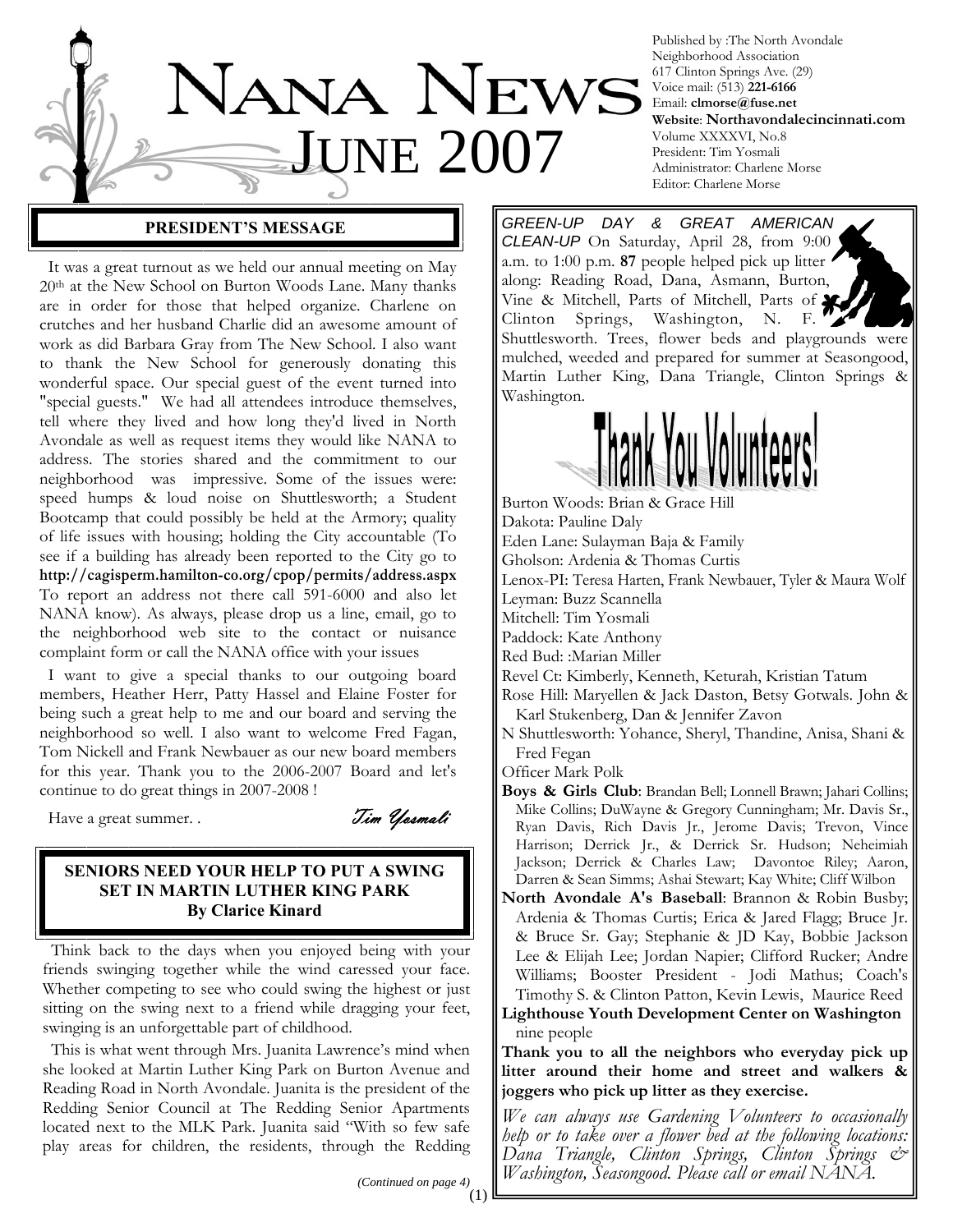

## **NORTH AVONDALE ● 617 Clinton Springs ● 961-1584**

northavondale@cincinnati-oh.gov

**Summer Hours - Open: at 7:00a.m. Monday thru Friday, Close: at 8:00 p.m. Tuesday &** 

**Thursday; at 8:30 p.m. Monday & Wednesday; at 6:00 p.m. on Friday. Saturday hours are 12:00 to 2:00** 

#### **Youth**

T-Ball Tuesdays & Thursdays if outside practice is 4:30 -6:15 pm - if inside practice is 4:30n -5:45pm.

- C-Ball Mon. Wed. & Fridays if outside practice is 5:30 -7:15 / if inside practice is 5:30 -6:30 pm.
- D-Ball Mon. Wed. & Fridays if outside practice is 4:30- 6pm / if inside 4:30-5:30pm.
- Karate classes for Youth & Teens on Tuesday & Thursdays 5-6 pm. & 6-7:30 pm \$40 per month unlimited classes
- Art Class Monday & Friday 1:00 to 3:00

Open Gym & Game room 2:00 to 4:00 Monday thru Friday **Teens & Youth** 

The **Reds Rookies Success League** on Tuesdays & Thursdays. 9:00 to 2:00 ages 8 to 11 Must pre-register

The **Reds Rookies Success League (competitive)** will be on Mondays. 9:00 to 2:00 ages 9 to 13

**Tennis NJTL League** will be at the Tennis Courts located on N. Shuttlesworth, Mon., Tues, Thurs, Fri 9 a.m. to 11:00

**Golf** (First Tee) Tuesday & Thursdays 8:30-1:00, 8 to 18 years Free clubs to individuals who complete all the classes.

## **Teens**

Open Gym Basketball Mon.& Wed. 6:30 pm - 8:30 pm

Game Room or Teen Lounge Monday thru Thursday 6-8pm

Weight Room Any Open hours, \$10 per quarter must have parent sign waiver form.

## **Adults & Seniors**

Aerobics Tuesday & Thursdays 6-7:30 pm and Sat. noon-1:30pm \$5 per class or \$20 for the month.

Line Dancing Monday & Wednesday 10am -11:30am.

Karate Tues. & Thurs. 6-7:30 pm. \$40 per month. unlimited classes. Knitting Mondays 11:30 -2 pm Call Brandi for details - class meets off site.

Open Gym Basketball Mon. & Wed. 6:30pm - 8:30pm.

Yoga 6-7 pm .two times a week, call for new days

Tai Chi Thursdays 6-7pm.

Sauna (call ahead to preheat) Open hours

Weight Room Open hours, \$10 per quarter must sign wavier form

## **HIRSCH CENTER ● 751-3393**

**● 3630 Reading Road ●**Hirsch@cincinnati-oh.gov

**Summer hours:** M-Th 7 a.m. to 8 p.m., Fri 7 a.m. to 6 p.m. **Youth/Teens**

**Succeed & Play Sports Camp** (sponsored by Cricket Wireless) for entering 5th thru 8th graders from all Avondale & North Avondale CPS schools M thru F, 12:15 to 3:30 CPS lunch included

Free lunch (17 and under) at 2:00

Drop In 12:00 to 4:00

Open Gym for teens 4:00-6:00

The **Reds Rookies Success League** Tuesdays & Thursdays. 9:00 to 2:00 ages 8 to 11 Must pre-resister.

## **Adults**

Fitness Room Monday -Friday noon -close Open Gym Monday - Friday 6pm - close **Seniors** Exercise classes Mon. - Tues. & Thur. - Fri. 10am - noon Yoga Tues. & Thurs. 10am - noon Tai Chi Mon, Wed. and Fri. 9am - 11:00

Fitness Room M-F 10am - noon



## **The Education Accountability Committee of Avondale & North Avondale**

Merging Schools - Impacting Community The merger of Burton and South Avondale

Schools will have an impact on our community. We all need to be involved to be sure the impact is positive. A new school building is no guarantee. We need to have high expectations that academically and behaviorally the student population will excel and be an asset to the community. April's article referred to how to implement these positive changes.

- This needs to be our message to CPS the Board and administration, when choices are made and policies are written they should be in support of excellence or the implication is that excellence is not important. We also need to give this message to the children, their parents/families, and other community members.
- No longer is it acceptable to have some schools achieving and others not. We must all make the best choices to educate all children in our community. Our voices will be heard when they ask for support for the levy. They need to listen to us now.
- Join the Education Accountability Committee of Avondale and North Avondale. Contact Pauline Daly at pdaly@fuse.net or 751-8334. *Pauline Daly*

## **THE NEW SCHOOL**

## **●281-7999 ● 3 Burton Woods Lane ●www.thenewschool.cc**

On Friday, May 18, the sixth graders presented their Senior Project presentations. As in years past, alumni attended to see their friends and former classmates participate in this wonderful event. The Senior Project is a year-long study, with the year-end presentation representing just one of its many components. For many students, it is a culmination of much of their work at The New School over the past nine years. Each year, parents, grandparents, friends, and relatives are amazed by the level of academic excellence and personal engagement reflected in these projects.

 NANA is celebrating **National Night Out** with a focus on Youth. The date is **Tuesday, August 7th between 5 & 7 PM.** We will be at Martin Luther King Park to help reclaim the area for family use. We would like to have information available to help youth deal with issues such as bullying, health, abuse, and other helpful information. Adult involvement in these positive messages would be good, especially if it could be given by the police. We will have food - probably hot dogs, hamburgers and drinks supplied by the Mosaic Vineyard Church and others who are interested. We expect Bushido and the Citizens on Patrol to participate. If you would like to be involved in some way, contact Pauline Daly at 751-8334 or pdaly@fuse.net.

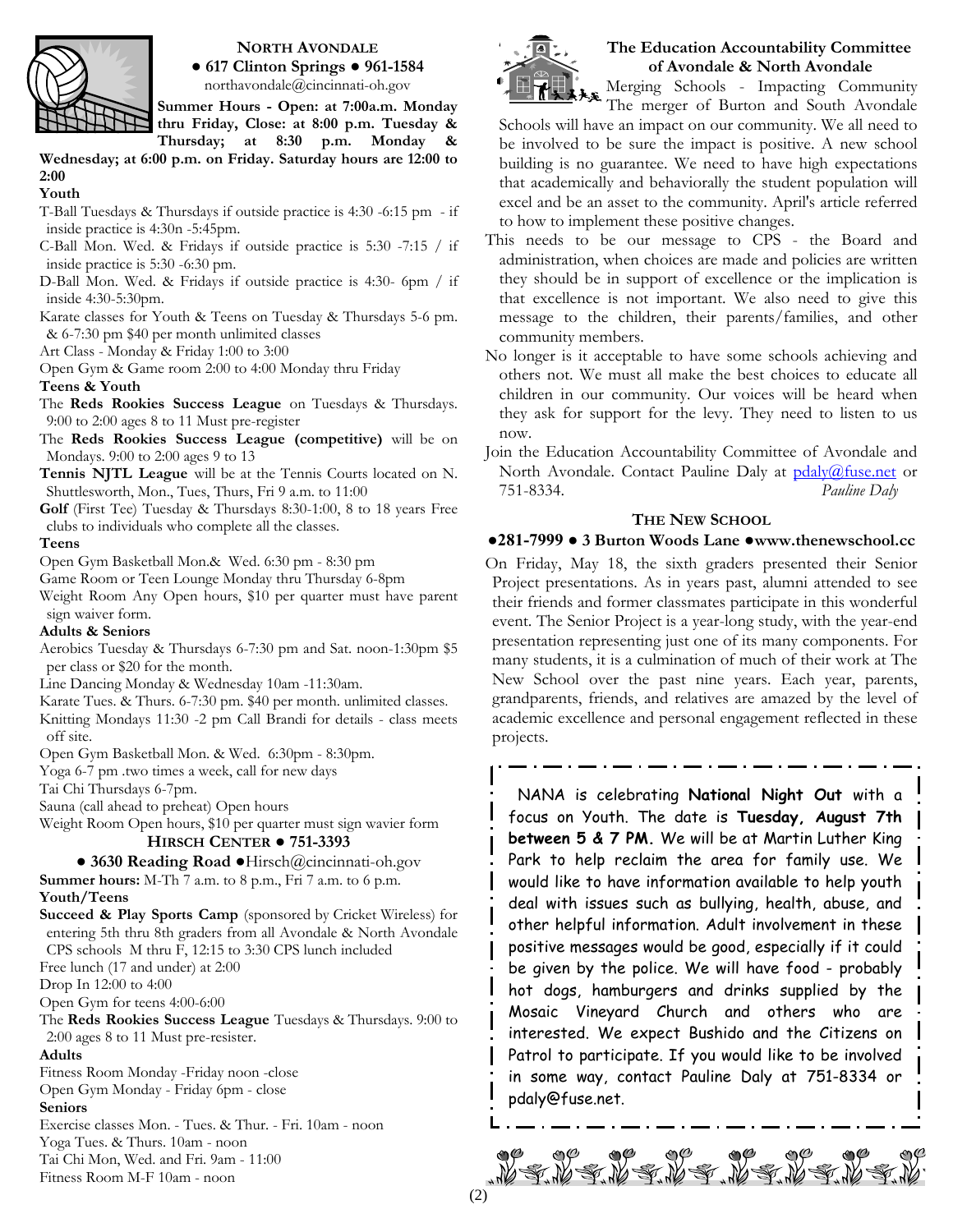## **CINCINNATI'S CURBSIDE RECYCLING**

The funding for the Cincinnati's Curbside Recycling is always in flux and at risk. Therefore, a committee is forming to work on solutions for this problem. If you are interested in being involved in any way please email NANA at clmorse@fuse.net or call the NANA Office

## **HOUSEHOLD HAZARDOUS WASTE COLLECTION PROGRAM**

March 17 - October 27,2007 FREE Environmental Enterprises, Inc. 4650 Spring Grove Avenue Cincinnati, OH 45232 (enter directly across from Winton Road) **Tuesdays** - 2:00 p.m. - 6:00 p.m. **Thursdays** - 9:00 a.m. - 1:00 p.m. **Saturdays** - 9:00 a.m. - 1:00 p.m. Closed September 1st

**Acceptable Items** 

## **Unacceptable Items**

Paint Pesticides/Fertilizers Solvents/Thinners Lawn/Pool Chemicals Cleaners Household/Auto Batteries Prescription Drugs Fire Extinguishers Propane Tanks Mercury Fluorescent Bulbs Driveway Sealer Gasoline, Antifreeze Motor Oil Thermostats

Radioactive Materials Medical Waste Explosives/Ammunition Gun Powder Heating Oil Tanks **Tires** Yard waste Smoke Alarms Garbage Roofing Materials Appliances Computers/Electronics Fuel Tanks

Please remember these important points:

▪Drop off items only during the days and times listed.

▪Pack like items together in boxes.

Remain in your car at all times.

▪Bring proof of Hamilton County residency, such as a driver's license or utility bill. The average home has 60 -100 pounds of hazardous waste stored in the basement, garage, or under the sink. Improper storage or disposal can cause accidental poisonings, and environmental damage.

Questions? Call: 946-7700.

or email: susan.schumacher@hamilton-co.org or visit: www.hamiltoncountyrecydes.org and ch...<br>
Call: 946-7700.<br>
<u>In.schumacher@hamilton-co.org</u><br>
MIPE OUT WIRELESS WASTE



## **Recycle Your Used Wireless Phones**

Set up by Sprint Nextel, one of Keep Cincinnati Beautiful (KCB) sponsors, this program keeps wireless phones out of landfills (100% of the phone is recycled or reused) and to raise money for KCB programs. NANA & the Recreation Center will collect the phones or provide pre-paid envelopes to mail the phones back to the campaign.

**KING RECYCLING Buys Metal.**<br>Call 731-7222 for pricing. Highland Ave. (Norwood at King Wrecking 5038 Beech St.) Hours: Mon. - Fri. 7:30 - 4:30 Sat.: 7:30 - 11:30

## **SELECTIVE ENFORCEMENT OR LACK OF WILL? By Michelle Baxter**

 It has come to the attention of the North Avondale Landlord Accountability Action Team (NALAAT) that City Municipal codes, primarily 911-5 (*Permitting Drug Abuse*), 761 (*Chronic Nuisance Premises*) and 717 (*Registrations of Convicted Persons*) are **NOT** being enforced within our neighborhood, and are selectively being used throughout the city. This revelation was discovered as a result of a public records request. These ordinances in particular are our neighborhood's most powerful tool to enforce good property management practices.

 The North Avondale Landlord Accountability Team is committed to eradicating all felony drug activity within multifamily units within our community. This can only be achieved if NANA, the police and the community prosecution are focused on that goal.

## **HUD & CMHA**

With regard to problem addresses that are funded by HUD and CMHA, we are going to hold them accountable for any and all criminal activity on premises in accordance with HUD's own zero tolerance policy. NANA is currently pursuing this, but success will ultimately depend on drumming up wider neighborhood support in the form of letter writing, phone calls and meeting attendance.

**More on this subject next month.**

## YOUR NEIGHBORS

*EX-Did you know? North Avondale resident and woodworker,* **Barry Myers,** handcrafts wooden objets d'art incorporating Japanese and Shaker designs. His pieces are often made from trees salvaged from North Avondale. You can see pictures of his work, including wall sconces and dovetailed boxes, at http://picasaweb.google.com/Bostonbarry/ BarrysWoodworking. Or send him an email at Harvardman@myway.com.

[NANA has brought back its Welcome Committee, chaired by Grace Hill (Burton Woods) and Patti Liebschutz (Leyman). We are trying to get representatives from different areas to help. There will not be meetings! If you are interested in helping or have any questions, please contact Grace at: **gracehill@fuse.net** 

# **Pay your NANA Dues Today!**

## IN MEMORIAM

**George Brockman**, (Victory Parkway) passed away on Sunday, April 22nd at the age of 60 years. Condolences to his wife Gale Howe, step-children Deborah Howe and Jennifer (Thomas Wright) Howe, grandchildren Esme and Phoebe Wright (Lenox Pl). Sympathy may be expressed in the form of a donation to the Wellness Community, 4918 Cooper Rd. (45242).